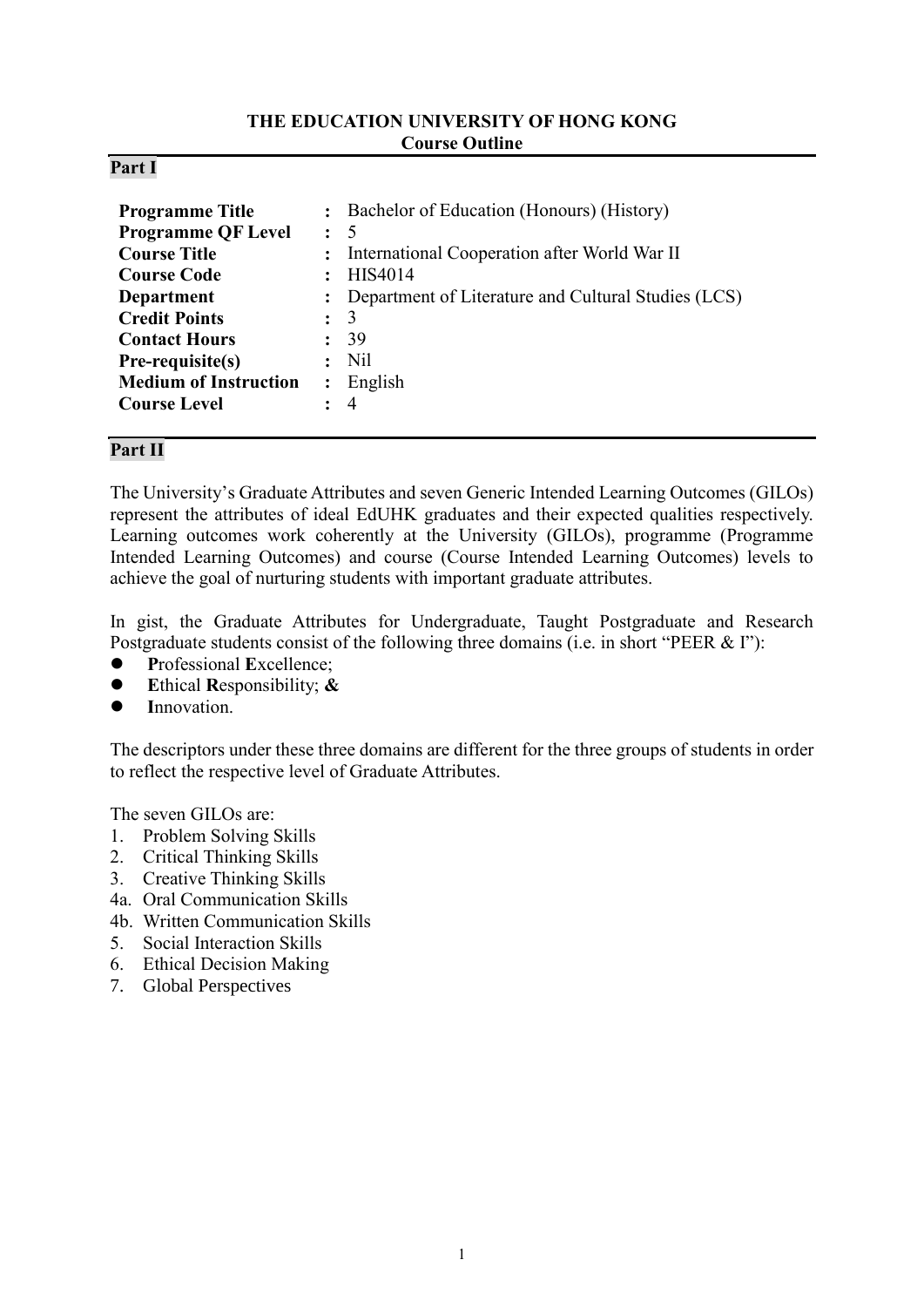### **1. Course Synopsis**

The study of international cooperation is as important as the study of war. Like political scientists and international relations theorists, contemporary historians have directed their attention to the ways cultures, institutions, and nations work together to produce goods, develop infrastructure, and protect individuals and groups. Such cooperation, though frequently inspiring and even life-saving, can also produce unintended consequences and humanitarian crises. This course surveys a broad field, taking note of the many forms of international cooperation which have emerged since the Second World War. The course proceeds according to a hybrid chronological/topical logic, and will extensively explore the histories of development, rights, aid, and security. As historians approach the present moment, their understandings of the past take on an increasingly engaged character, and cannot be divorced from major controversies about politics and policy in the contemporary globalized world. Consequently, the course provides a dual focus, combining historical research with educated debate.

## **2. Course Intended Learning Outcomes (CILOs)**

*Upon completion of this course, students will be able to:*

- CILO<sup>1</sup> Define and interrelate the major events and trends in international cooperation since World War II;
- CILO<sup>2</sup> Articulate dominant and dissenting points of view on issues of contemporary global governance and development;
- CILO<sup>3</sup> Narrate the history of an organization with respect to major historical patterns; and
- CILO<sup>4</sup> Perform in-depth historical research using multiple methods of informationgathering and analysis

### **3. Content, CILOs and Teaching & Learning Activities**

| <b>Course Content</b>                               | <b>CILOs</b>                      | <b>Suggested Teaching &amp;</b><br><b>Learning Activities</b> |
|-----------------------------------------------------|-----------------------------------|---------------------------------------------------------------|
| The Idea and Significance of                        | C <sub>LO<sub>l</sub></sub>       | Readings, lecture, discussion.                                |
| <b>International Cooperation</b>                    |                                   |                                                               |
| International organizations, treaties,<br>$\bullet$ | C <sub>LO</sub> <sub>2.3.4</sub>  | Class debate and discussion                                   |
| and law                                             |                                   | of readings.                                                  |
| Cooperation beyond international                    | C <sub>L</sub> O <sub>2,3,4</sub> | Class debate and discussion                                   |
| organizations                                       |                                   | of readings.                                                  |
| War, treaties, and conventions                      | C <sub>L</sub> O <sub>2,3,4</sub> | Class debate and discussion                                   |
|                                                     |                                   | of readings.                                                  |
| Environment and sustainability                      | C <sub>L</sub> O <sub>2,3,4</sub> | Class debate and discussion                                   |
|                                                     |                                   | of readings.                                                  |
| Health and disease                                  | C <sub>L</sub> O <sub>2,3,4</sub> | Class debate and discussion                                   |
|                                                     | (etc.)                            | of readings.                                                  |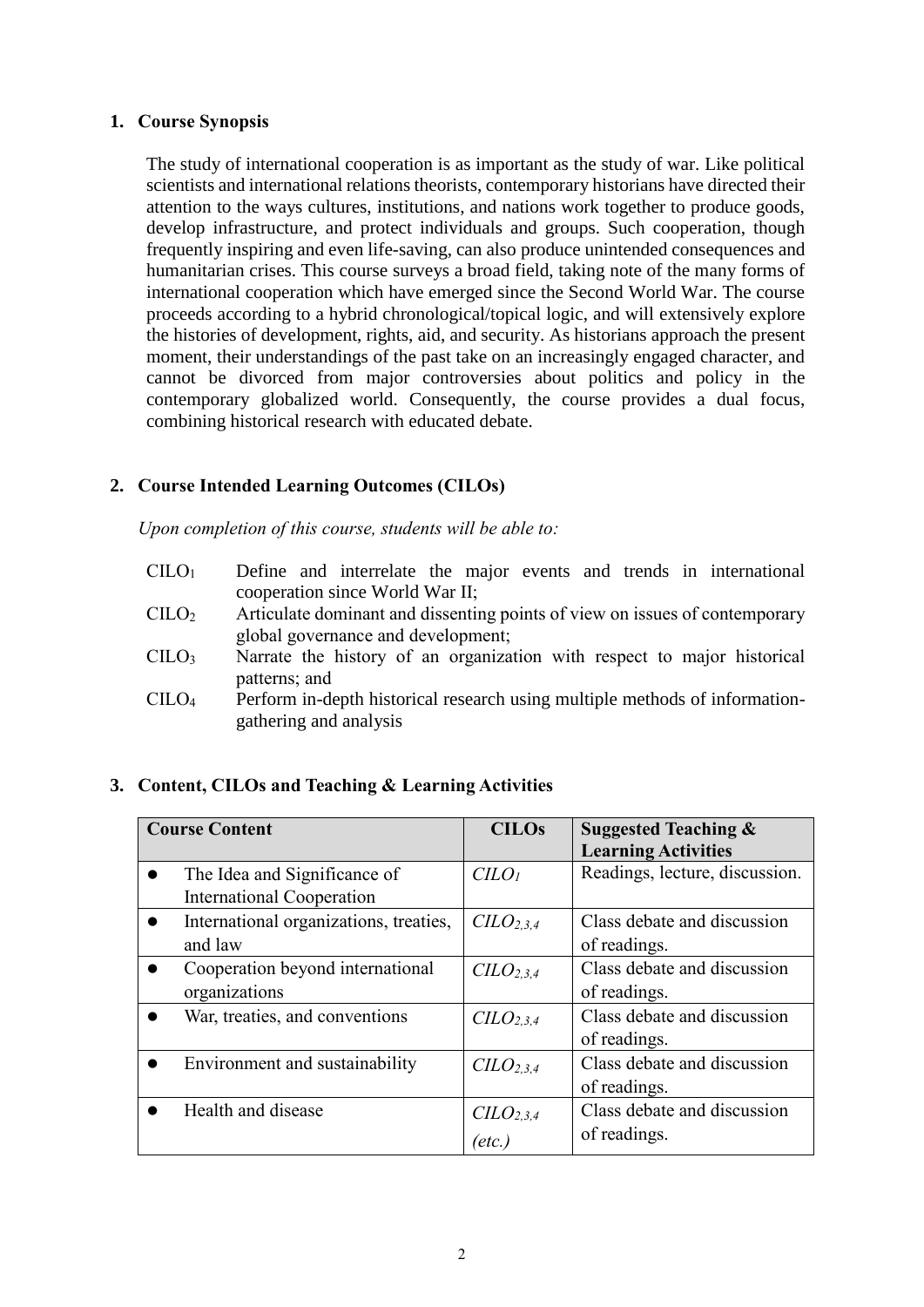#### **4. Assessment**

| <b>Assessment Tasks</b>                                                                                                                                                                                                                                                                                                                      | Weighting | <b>CILOs</b>                    |
|----------------------------------------------------------------------------------------------------------------------------------------------------------------------------------------------------------------------------------------------------------------------------------------------------------------------------------------------|-----------|---------------------------------|
| ePortfolio                                                                                                                                                                                                                                                                                                                                   | 50%       | CLO <sub>1,2,3,4</sub>          |
| Create an ePortfolio that includes the following<br>assignments:                                                                                                                                                                                                                                                                             |           |                                 |
| Three position briefs (around 300 words each<br>(a)<br>+ primary and secondary sources). In<br>addition, students must participate in class<br>discussion on the basis of informed opinion.<br>(30%)<br>Informal, in-class writing. $(10\%)$<br>(b)<br>Overall ePortfolio presentation grade,<br>(c)<br>including 500-word reflection on the |           |                                 |
| semester $(10\%)$<br>Group oral presentation on one international                                                                                                                                                                                                                                                                            | 10%       | C <sub>L</sub> O <sub>2,3</sub> |
| organisation.                                                                                                                                                                                                                                                                                                                                |           |                                 |
| Research Paper (around 1,200 words): In-depth<br>historical research; topic by arrangement with<br>instructor.                                                                                                                                                                                                                               | 40%       | CLO <sub>1,2,4</sub>            |

### **5. Required Text(s)**

Karns, M., Mingst, K. & Stiles, K. (Eds.). (2015) *International Organizations: The Politics and Processes of Global Governance.* Boulder: Lynne Rienner.

### **6. Recommended Readings**

- Amrith, S. S. (2006). *Decolonizing International Health: India and Southeast Asia, 1930- 65*. Basingstoke: Palgrave Macmillan.
- Barnett, M. (2011). *Empire of Humanity: A History of Humanitarianism*. Ithaca: Cornell University Press.
- Duedahl, P. (Ed.). (2016). *A History of UNESCO: Global Actions and Impacts*. London: Palgrave Macmillan.
- Frey, M., Kunkel, S. & Unger, C. R. (Eds.). (2014). *International Organizations and Development, 1945-1990*. New York, Palgrave Macmillan.
- Hanhimäki, J. M. (2015). *The United Nations: A Very Short Introduction*. Oxford: Oxford University Press.

Hunt, L. (2007). *Inventing Human Rights: A History*. New York: Norton.

- Hunt, M.H. (2016). *The World Transformed: 1945 to the Present*. New York: Oxford University Press.
- Iriye, A. (2002). *Global Community: The Role of International Organizations in the Making of the Contemporary World*. Berkeley: University of California Press.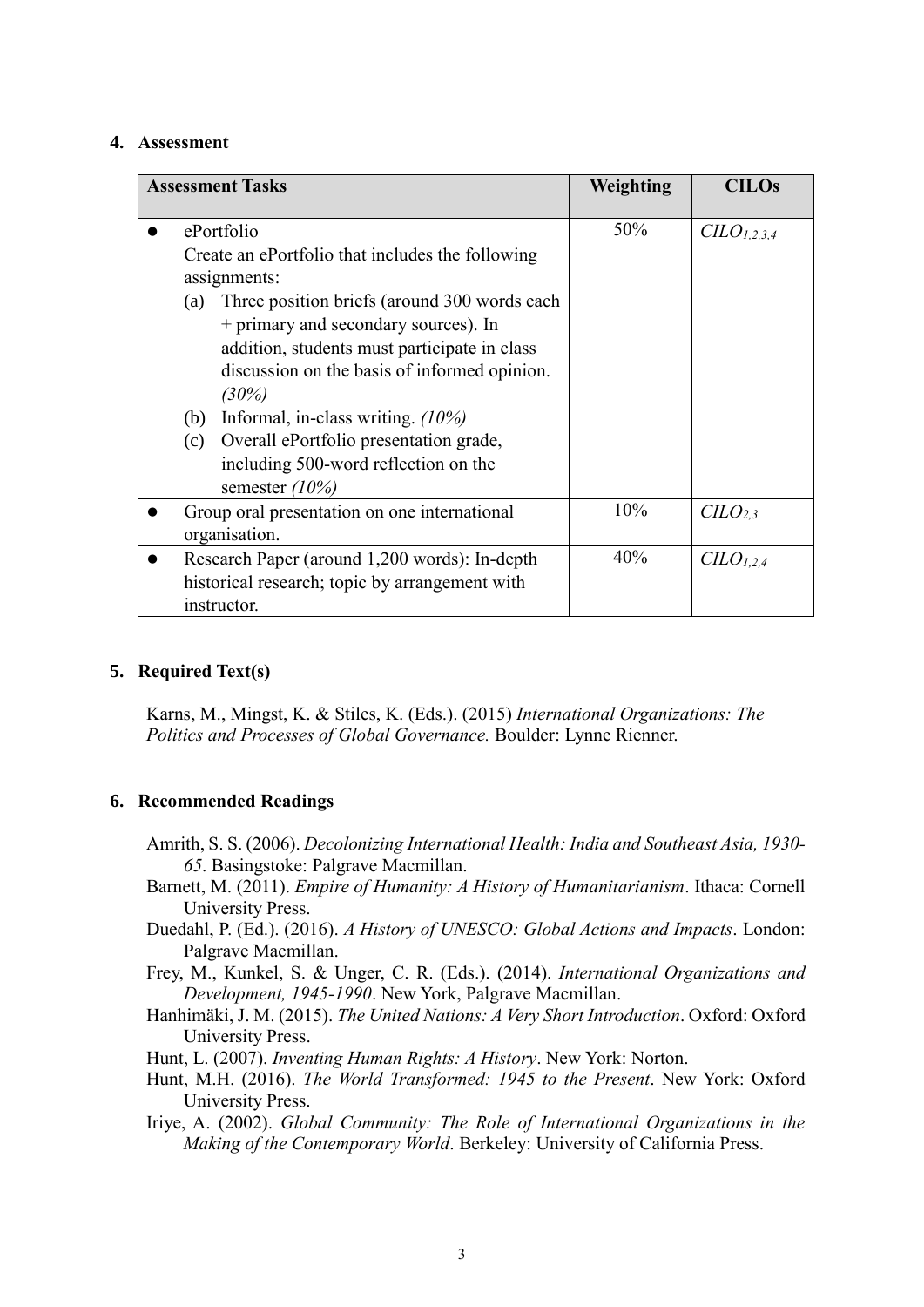- Iriye, A. (Ed.). (2014). *Global Interdependence: The World after 1945*. Cambridge: The Belknap Press of Harvard University Press.
- Iriye, A., Goedde, P., & Hitchcock, W. I. (Eds.). (2012). *The Human Rights Revolution: An International History.* Oxford: Oxford University Press.
- Iriye, A. & Saunier, P.-Y. (Eds.). (2009). *The Palgrave Dictionary of Transnational History*. Basingstoke: Palgrave Macmillan, 2009.
- Kennedy, P. M. (2006). *The Parliament of Man: The Past, Present, and Future of the United Nations*. New York: Random House.
- Keylor, W. R. (2009). *A World of Nations: The International Order since 1945*. New York: Oxford University Press, 2009.
- Macekura, St. J. & Manela, E. (Eds.). (2018). *The Development Century: A Global History*. Cambridge, Cambridge University Press.
- MacKenzie, D. (2010). *A World beyond Borders: An Introduction to the History of International Organizations*. Toronto: University of Toronto Press.
- Mazower, M. (2012). *Governing the World: The History of an Idea.* New York: Penguin.
- Moyn, S. (2010). *The Last Utopia: Human Rights in History.* Cambridge: Belknap.
- Moyn, S. (2018). *Not Enough: Human Rights in an Unequal World*. Cambridge: Harvard University Press.
- Paulmann, J. (Ed.). (2016). *Dilemmas of Humanitarian Aid in the Twentieth Century*. Oxford: Oxford University Press.
- Reinalda, B. (2009). *Routledge History of International Organizations: From 1815 to the Present Day*. London: Routledge, 2009.
- Salvatici, S. (2019). *A History of Humanitarianism, 1755-1989: In the Name of Others*. Manchester: Manchester University Press.
- Sayward, A. L. (2017). *The United Nations in International History*. London: Bloomsbury.
- Sluga, Gl. & Clavin, P. (Eds.). (2017). *Internationalisms: A Twentieth-Century History*. Cambridge: Cambridge University Press.
- Unger, C. (2018). *International Development: A Postwar History*. London: Bloomsbury Academic.
- Young, J.W. & Kent, J. (2004). *International Relations since 1945: A Global History.*  Oxford: Oxford University Press.

#### **7. Related Web Resources**

UN Intellectual History Project: [http://www.unhistory.org](http://www.unhistory.org/) Global Policy Forum: https://www.globalpolicy.org/ Human Rights Watch: http://www.hrw.org/ United Nations Online: http://www.unol.org/index.htm World Watch Institute: http://www.worldwatch.org/mission

#### **8. Related Journals**